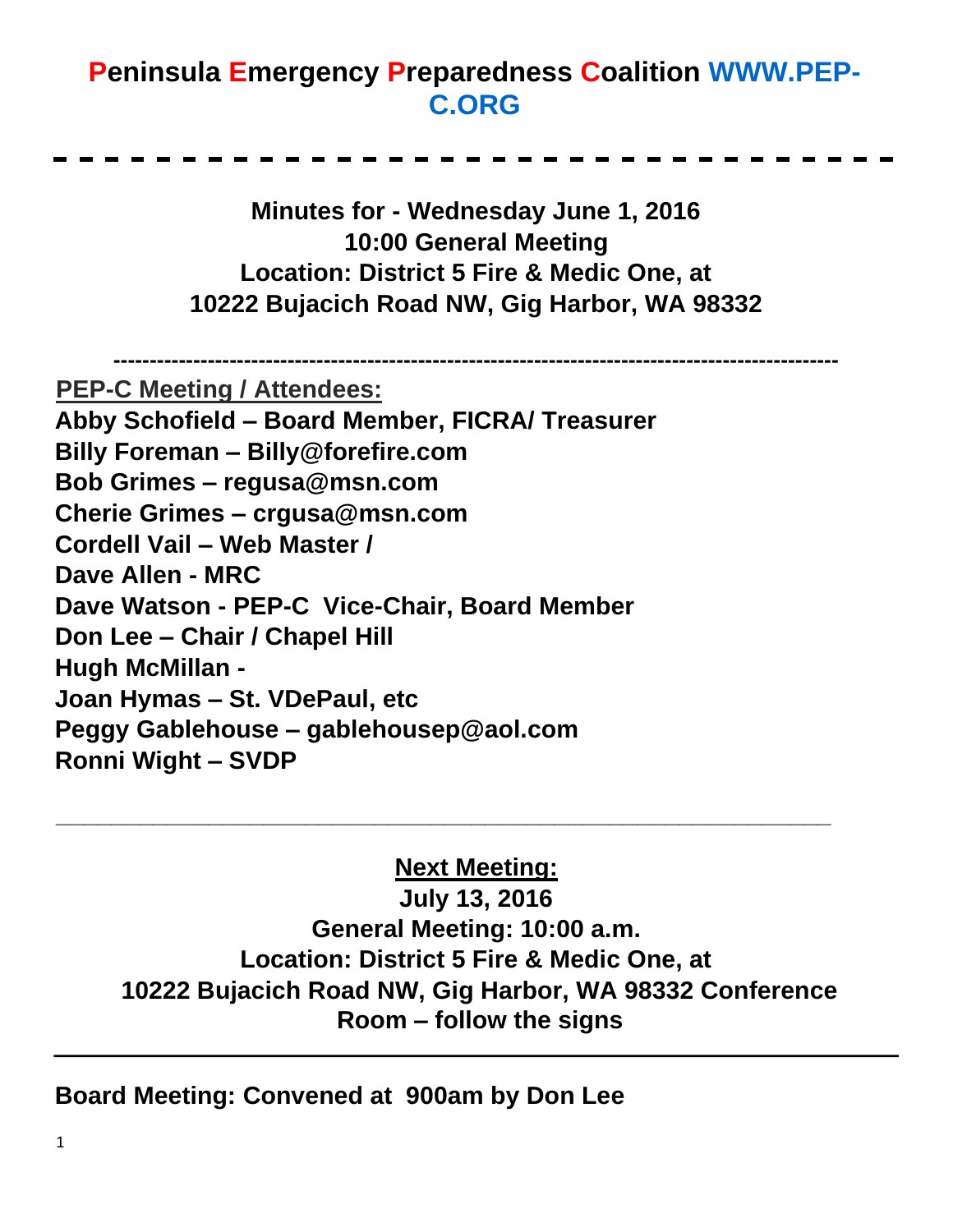How to be more effective in achieving our goals?

- What are we doing right?  $\Box$  Getting info out
- People accepting to our organizations D People so busy no time to do volunteer work  $\Box$  Who do we get 40 old people to volunteer?

MACC & Citizen Corp – try to coordinate

 $\div$  25 years ago – focus center point was business, banks, stores, etc..

- ❖ Target garden clubs
- ❖ PC Net Neighborhoods
- ❖ Divide into 2 parts; face to face, media (PC Net), good speaker, Gig Harbor Life Peninsula Magazine.
- ❖ Visit PCNet 6/6 at 1:00pm, Fire Station 5

Talk to New President

- 1. Continue to expand our presence bisible
- 2. More Participation
- 3. Fleet / Maritime, get involved
- 4. Superintendent  $-$  July 1 $st$  couple meetings
- 5. Train people to give a 20 minute talk
- 6. DEM cooperation and slides needed
- 7. Red cross Chapter core

Cordell talk to her regarding another article emphasing PCNet. Table this for now:

Suggest speakers out of PEP-C group to meet with other groups, Churches, Clubs and places to plant the seed.

10:00 General Meeting called to order:

Pledge of Allegiance was said, Introductions were made.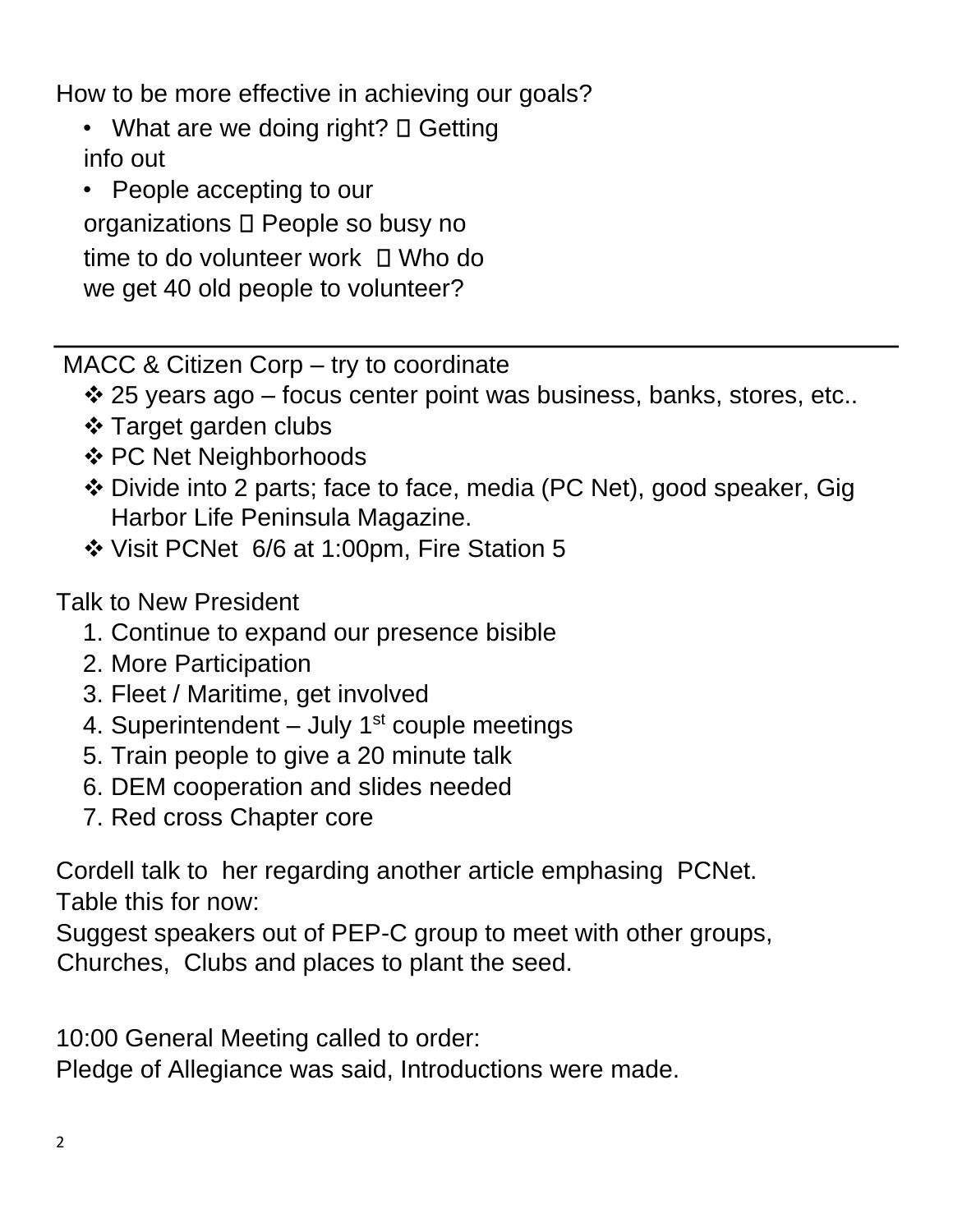- ➢ A motion was made to accept the minutes as written from May seconded and accept by all in attendance.
- ➢ The Treasurer's report was given :

| <b>Beginning Balance</b>   | \$1364.26 |
|----------------------------|-----------|
| Paid name cheap for Domain | 96.64     |
| <b>Ending Balance</b>      | \$1267.62 |

A motion was made to accept the Treasurer's Report as reported / Corrected, seconded and accept by all in attendance.

Cascadia Rising: Fire station 5, command center, medical and triage KGHP contact, Hugh McMillan. Ham operator also available, contact KGHP to inform. 11 citizens patrol units involved. They will survey neighborhoods for needs. 2 shelters will be available. 80 ham operators available on Fox island. Boy scouts involved with PEP-C, Hugh suggested.

MACC involvement, realistic involving all agency. Will go through simulation a lot of people involved. PEP-C is not required to participate.

## **ELECTIONS:**

**The following are the newly elected officers:** 

- ➢ **Chairman – Curt Scott**
- ➢ **Vice-Chair – Dave Watson**
- ➢ **Secretary – Virginia Guilford /6 months of year Ronnie Wight / 6 months of the year**
- ❖ **Treasurer – Abby Schofield**

**The following are the newly elected Board Members:** 

**For the term ending 2017:** 

- ❖ **Abby Schofield**
- ❖ **Dave Allen**
- ❖ **Ronni Wight For the term ending 2018**
- ❖ **Joan Hymas**
- ❖ **Curt Scott**
- ❖ **Bob Grimes For the term ending 2019**
- ❖ **Dave Watson**
- ❖ **Abby Schofield**
- ❖ **Angela Lindsay**